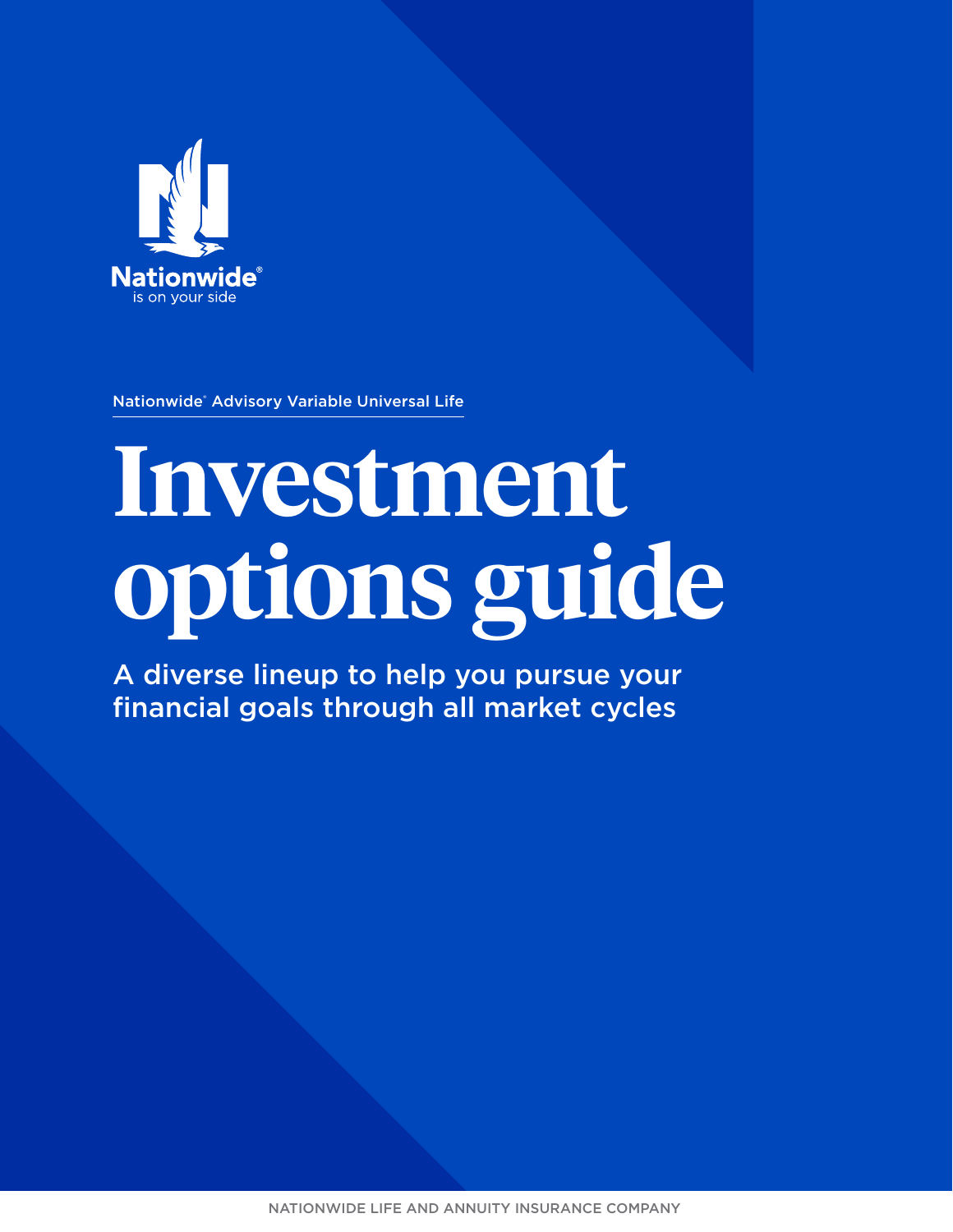# **Providing a flexible plan for tomorrow**

Nationwide has carefully selected experienced money managers to provide you with a wide range of investment options to help you pursue your financial goals through all market cycles.

This investment choices guide can help you make decisions with the money you invest in Nationwide® Advisory Variable Universal Life (VUL). You and your financial professionals can use this guide to pick your investment choices by asset class or fund family.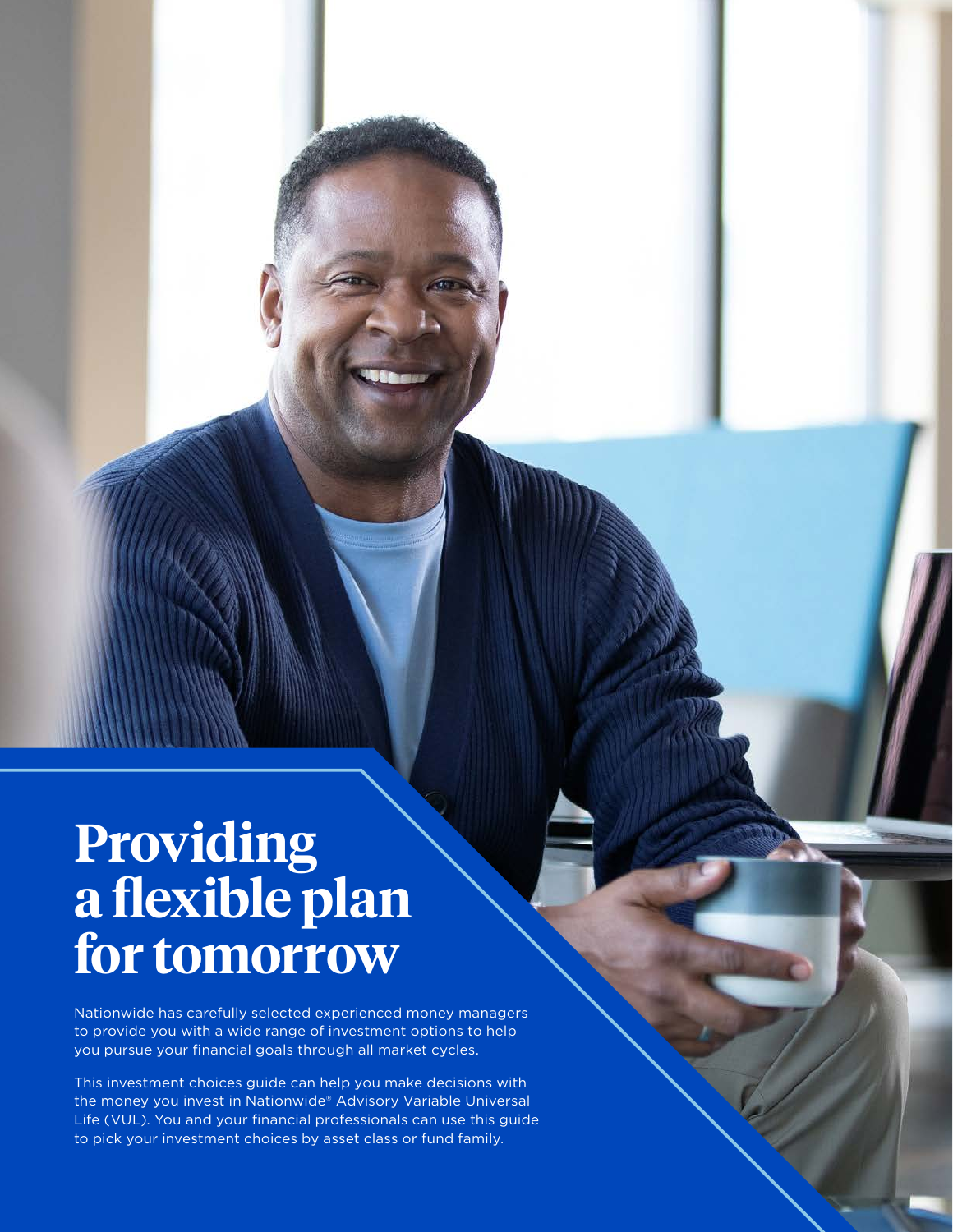# Understanding variable life insurance — the condensed version

# **Before we discuss the investment options available on Nationwide Advisory VUL, let's go over some important points about variable universal life products.**

Variable universal life insurance can offer your family members income tax-free death benefit proceeds if something were to happen to you — and in some cases, estate tax-free proceeds, if properly structured. It also offers benefits you can access during your lifetime. If you're comfortable with market fluctuations, this type of policy may be for you.

A variable universal life product gives you the option to allocate

additional contributions into variable investment options tied to the stock market, as well as indexed interest options. It offers death benefit protection, plus cash value growth potential to supplement your income in the future — for retirement or any other need you may have.

Be sure to choose a product that keeps up with your long-term life insurance needs, as well as changes in

your personal situation — for example, marriage, birth of a child or retirement. Consider your objectives, time horizon and risk tolerance, as well as any associated costs, before investing.

Investing involves market risk, including the possible loss of the money you've invested. Variable products allow you to choose the amount of life insurance protection that's right for you that has an additional cost associated with it. If you don't pay enough premium into the policy, there is the possibility it may lapse.

# The benefits of Nationwide Advisory VUL

Nationwide Advisory VUL offers tax advantages that can lower the income taxes you pay in retirement and allows your Investment Advisor to manage your subaccounts without any income tax consequences. It also offers:

# **Affordable guaranteed protection period**

You can choose the amount of time you would like the death benefit to be guaranteed (known as the protection period). The protection premium is level and guaranteed not to change. It is also separate from the rest of the investment.

# **The ability to invest more money**

Because the protection premium is separate from the investment and there are fewer charges than a typical life insurance policy,<sup>[1](#page-2-0)</sup> more money is able to go directly into the subaccounts and indexed interest strategies. This helps provide you with more potential for cash value growth.

# **May help with future income needs**

You have the opportunity to build cash value that you can access for income via policy loans and withdrawals, with no penalties or restrictions on access based on age.[2](#page-2-1) This can help build taxfree retirement income with no age requirements.

# **No penalty for canceling**

If you ever decide to cancel your life insurance policy, your cash value is 100% liquid. No surrender charges are passed on to you.

# **Investment options that meet your risk tolerance**

We can match your investing style, regardless of what it may be, including both variable and indexed interest strategies.

# **Aids in legacy and estate planning**

Quickly and easily transfer wealth to loved ones or to charitable organizations without going through a probate (i.e., court) process. Please consult a legal professional to help structure a policy for charity.

# **Help with long-term care planning**

Prepare for potential long-term care expenses in your later years with the Long-Term Care Rider II.<sup>3</sup>

# **Help with unexpected expenses**

Living Access Benefit features provide a way for you to request a portion of your death benefit when you have a qualified chronic, critical or terminal illness.

<span id="page-2-0"></span><sup>1</sup> There is no sales charge, commission charge or administrative fee charged to the client when making contributions to the product. There is a pass-through of state premium tax for funds contributed above the Protection Premium.

<span id="page-2-1"></span> $2$  Loans and withdrawals may affect the death benefit, and additional premiums may be required to keep the policy in force.

<span id="page-2-2"></span><sup>&</sup>lt;sup>3</sup> Riders usually have additional charges, may be known by different names in different states and may not be available in all states.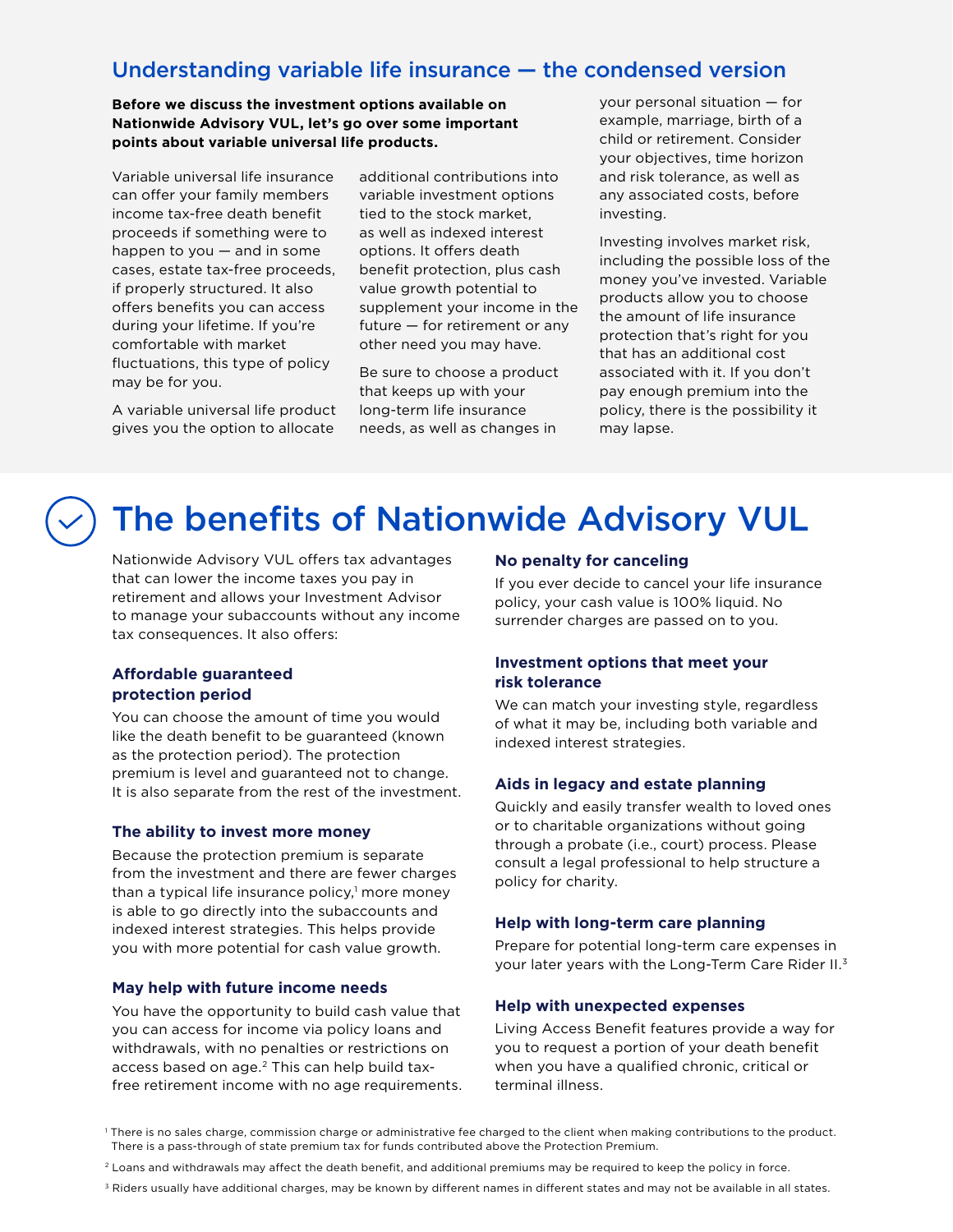# Fund category definitions

# **Money market funds**

These funds are not insured or guaranteed by the Federal Deposit Insurance Corporation or any other government agency. Although they seek to preserve the value of your investment at \$1.00 per share, it's possible to lose money by investing in money market funds.

# **International/emerging market funds**

Funds that invest internationally involve risks not associated with investing solely in the United States, such as currency fluctuation, political risk, differences in accounting and the limited availability of information.

# **Small-/mid-cap funds**

Funds investing in stocks of small-cap, mid-cap or emerging companies may have less liquidity than those investing in larger, established companies and may be subject to greater price volatility and risk than the overall stock market.

# **High-yield funds**

Funds that invest in high-yield securities are subject to greater credit risk, liquidity risk and price fluctuations than funds that invest in higher-quality securities. The prices of high-yield bonds tend to be more sensitive to adverse economic and business conditions than are higher-rated corporate bonds. Increased volatility may reduce the market value of high-yield bonds. They are also subject to the claims-paying ability of the issuing company.

# **Government funds**

While the funds invest primarily in the securities of the U.S. government and its agencies, the values are not guaranteed by these entities.

# **Real estate funds**

Funds that focus on real estate investing are sensitive to economic and business cycles, changing demographic patterns and government actions.

# **Bond funds**

These funds have the same interest rate, inflation and credit risks associated with the underlying bonds owned by the fund. Interest rate risk is the possibility of a change in the value of a bond due to changing interest rates. Inflation risk arises from the decline in value of cash flows due to loss of purchasing power. Credit risk is the potential loss on an investment based on the bond issuer's failure to repay on the amount borrowed.

# **Managed volatility funds**

These funds are designed to offer traditional long-term investment allocations blended with a strategy that seeks to mitigate risk and manage portfolio volatility. These funds may not be successful in reducing volatility, and it is possible that the funds' volatility management strategies could result in losses greater than if the funds did not use such strategies.

# **Asset allocation funds**

These funds may invest across multiple asset classes including, but not limited to, domestic and foreign stocks, bonds, and cash. The use of diversification and asset allocation as a part of an overall investment strategy does not assure a profit or protect against loss in declining market.

# **Commodities/natural resource funds**

Specific uncertainties associated with commodities and natural resources investing include changes in supply-and-demand relationships due to environmental, economic and political factors, which may cause increased volatility and decreased liquidity.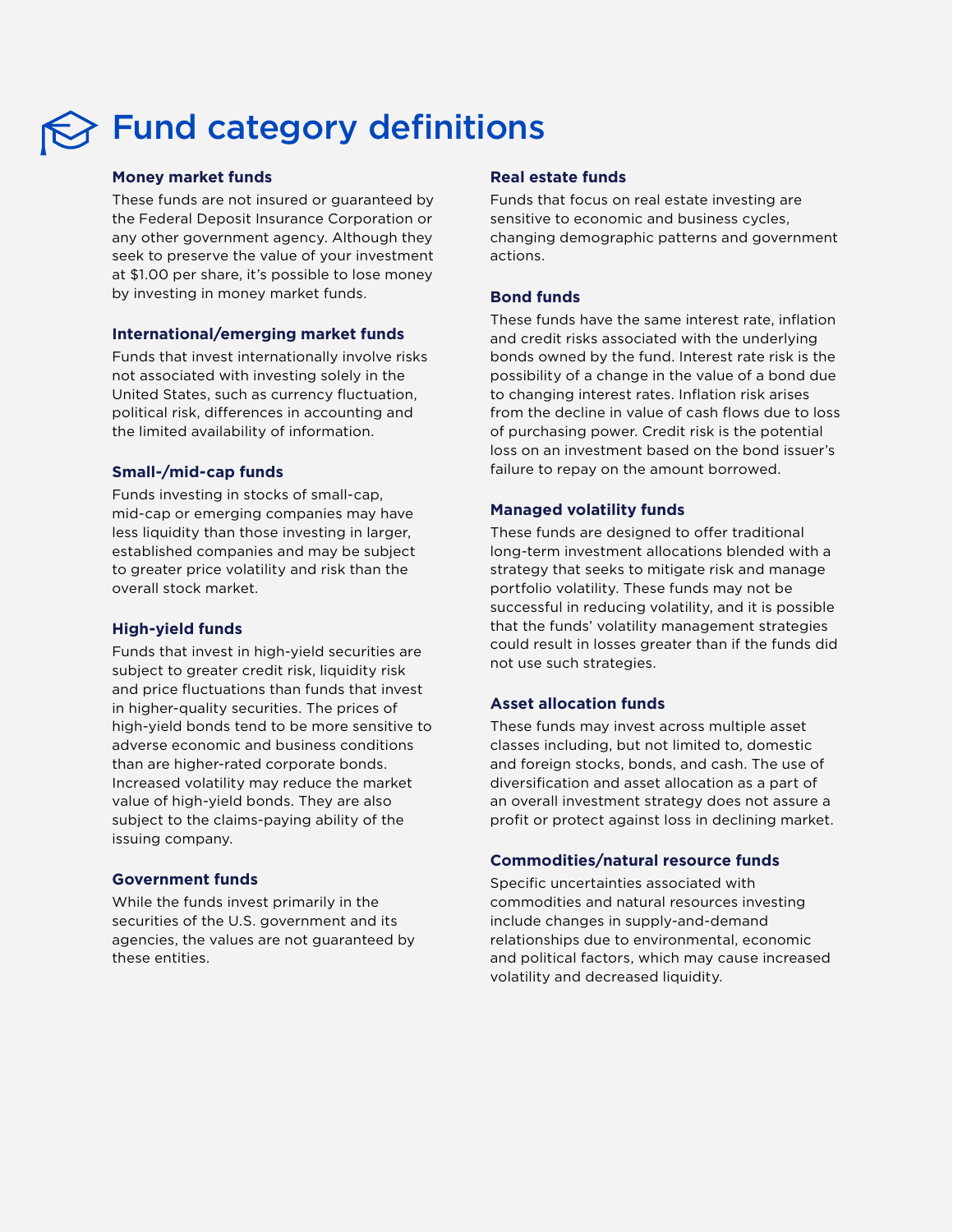# Full investment lineup

Access 140+ funds from 35+ fund families such as Vanguard, DFA, Blackrock and more.

# **LEGEND**

**ALLOCATION EQUITY FIXED INCOME** SPECIALTY

# ALLOCATION

Allocation — 30% to 50% Equity Franklin Income VIP 2 Vanguard Conservative Allocation[4](#page-4-0)

# Allocation — 50% to 70% Equity

American Funds Asset Allocation 4 Fidelity® VIP Balanced Service 2 Janus Henderson Balanced Inst[l4](#page-4-0) Vanguard Moderate Allocatio[n4](#page-4-0) Vanguard Balanced[4](#page-4-0)

# Tactical Allocation

Federated Hermes Managed Volatility II P[4](#page-4-0) PIMCO VIT All Asset Admin

# World Allocation

BlackRock Global Allocation V.I. III DFA VA Global Moderate Allocation[4](#page-4-0)

# **EQUITY**

Communications Rydex Var Telecommunications

**Convertibles** MainStay VP MacKay Convertible

# Diversified Emerging Mkts

American Funds New World John Hancock VIT Emerging Markets Value Lazard Retirement Emerging Markets Equity VanEck VIP Emerging Markets Initial[4](#page-4-0)

# Foreign Large Blend

First Eagle Overseas Variable NVIT International Index<sup>4</sup> Vanguard Total International Stock Market Index[4](#page-4-0)

## Foreign Large Growth

American Funds International Fidelity VIP International Capital Appreciation Invesco Oppenheimer International Growth Vanguard Internationa[l4](#page-4-0)

# Foreign Large Value

DFA VA International Value<sup>4</sup>

Foreign Small/Mid Blend DFA VA International Small Portfoli[o4](#page-4-0)

# **Health**

T. Rowe Price Health Sciences

# International Equity — Small American Funds Global Small Cap

<span id="page-4-0"></span><sup>4</sup> A low-cost subaccount fee, ranging from 0.00%-0.35%, may be assessed when choosing certain subaccounts. See the product prospectus for details.

<span id="page-4-1"></span><sup>5</sup> Government Money Market Funds: Funds are not insured or guaranteed by the Federal Deposit Insurance Corporation or any other government agency. The funds are open to all investors, and although they seek to preserve the value of the investment at \$1.00 per share, they cannot guarantee they will do so. You could lose money by investing in a fund. A fund may impose a fee upon sale of shares or temporarily suspend the ability to sell shares if the fund's liquidity falls below required minimums because of market conditions or other factors. The fund's sponsor has no legal obligation to provide financial support to the fund, and you should not expect that the sponsor will provide financial support to the fund at any time.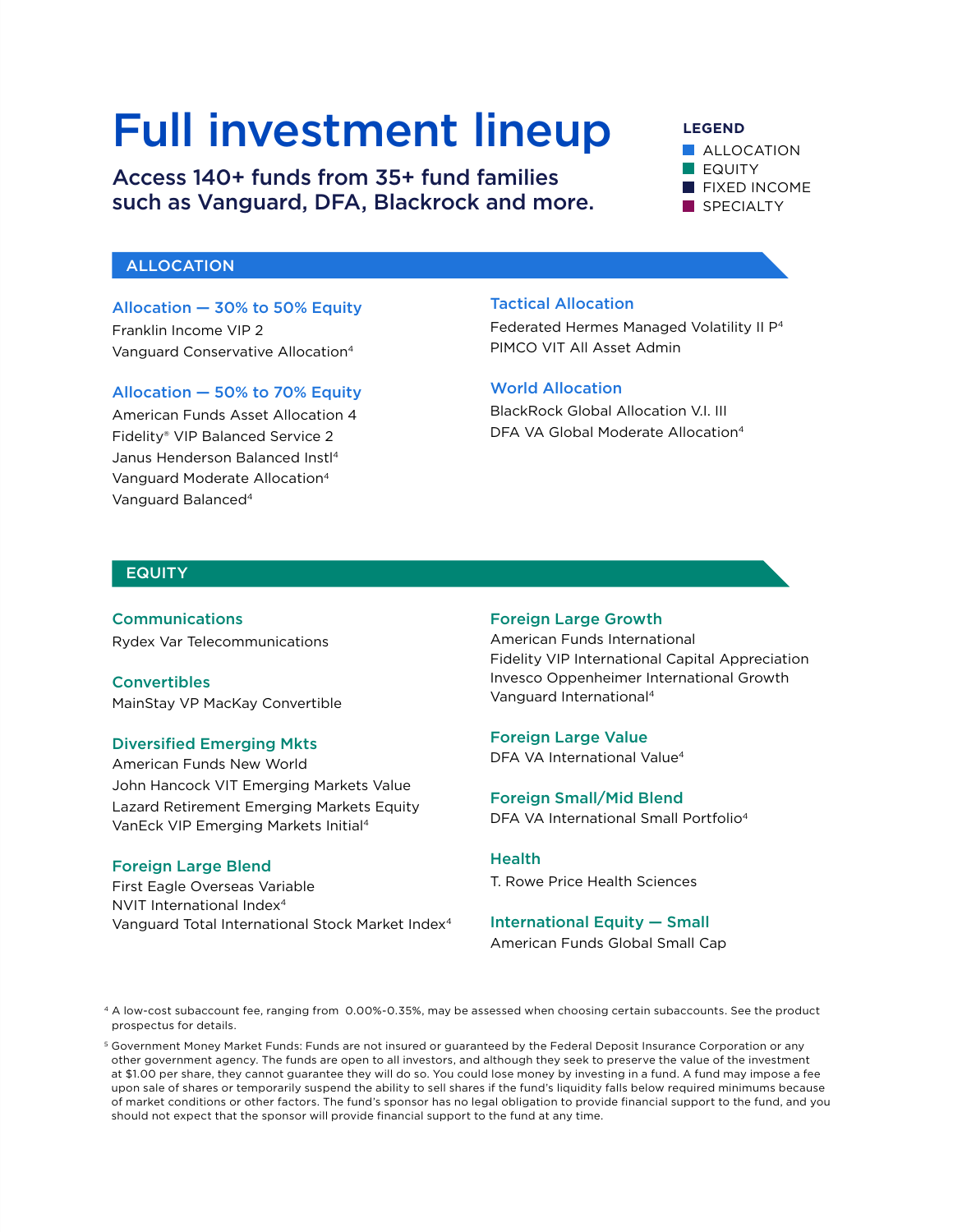# EQUITY continued

# Large Blend

American Funds Growth-Income DFA VA Equity Allocation<sup>4</sup> NVIT S&P 500 Inde[x4](#page-4-0) Vanguard Equity Index<sup>[4](#page-4-0)</sup> Vanguard Total Stock Market Index[4](#page-4-0)

# Large Growth

Alger Capital Appreciatio[n4](#page-4-0) American Funds Growth ClearBridge Variable Large Cap Growt[h4](#page-4-0) Fidelity® VIP Contrafund Fidelity VIP Growth Fidelity VIP Growth Opportunities Rydex Var NASDAQ-100® Rydex Var S&P 500 Pure Growth T. Rowe Price Blue Chip Growth Vanguard Capital Growth[4](#page-4-0) Vanguard Growth[4](#page-4-0)

# Large Value

AB VPS Growth and Income A American Funds Washington Mutual Investors DFA VA US Large Value<sup>[4](#page-4-0)</sup> Invesco VI Diversified Dividend I Rydex Var S&P 500 Pure Value T. Rowe Price Equity Income Port II Vanguard Diversified Valu[e4](#page-4-0) Vanguard Equity Incom[e4](#page-4-0)

# Managed Futures

Guggenheim Global Mgd Futures Strat NVIT J.P. Morgan Mozaic Multi-Asset<sup>4</sup>

## Mid-Cap Blend

NVIT Mid Cap Index[4](#page-4-0) Vanguard Mid-Cap Inde[x4](#page-4-0)

# Mid-Cap Growth

Federated Kaufmann II Fidelity VIP Mid Cap Janus Henderson Enterprise<sup>[4](#page-4-0)</sup> NVIT Wells Fargo Discovery Rydex Var S&P MidCap 400 Pure Growth

# Mid-Cap Value

Janus Henderson Mid Cap Value Instl[4](#page-4-0) Pioneer Mid Cap Value Rydex Var S&P MidCap 400 Pure Value

## Sector Equity

Columbia VP Seligman Global Tech 2 Rydex Var Banking Rydex Var Biotechnology Rydex Var Electronics Rydex Var Energy Rydex Var Energy Services Rydex Var Financial Services Rydex Var Health Care Rydex Var Internet Rydex Var Leisure Rydex Var Precious Metals Rydex Var Retailing Rydex Var Technology Rydex Var Transportation Rydex Var Utilities

## Small Blend

NVIT Small Cap Index[4](#page-4-0)

# Small Cap Core

Fidelity VIP Disciplined Small Cap Guggenheim Small Cap Value Royce Micro-Ca[p4](#page-4-0)

# Small Growth

ClearBridge Variable Small Cap Growth II MFS® VIT New Discovery Service Rydex Var S&P SmallCap 600 Pure Growth

# Small Value

AB VPS Small/Mid Cap Value DFA VA US Targeted Value<sup>[4](#page-4-0)</sup> Rydex Var S&P SmallCap 600 Pure Value

**Utilities** MFS® VIT Utilities Series Service

## World Large Stock

Invesco VI Global NVIT iShares ETF Global Equity[4](#page-4-0)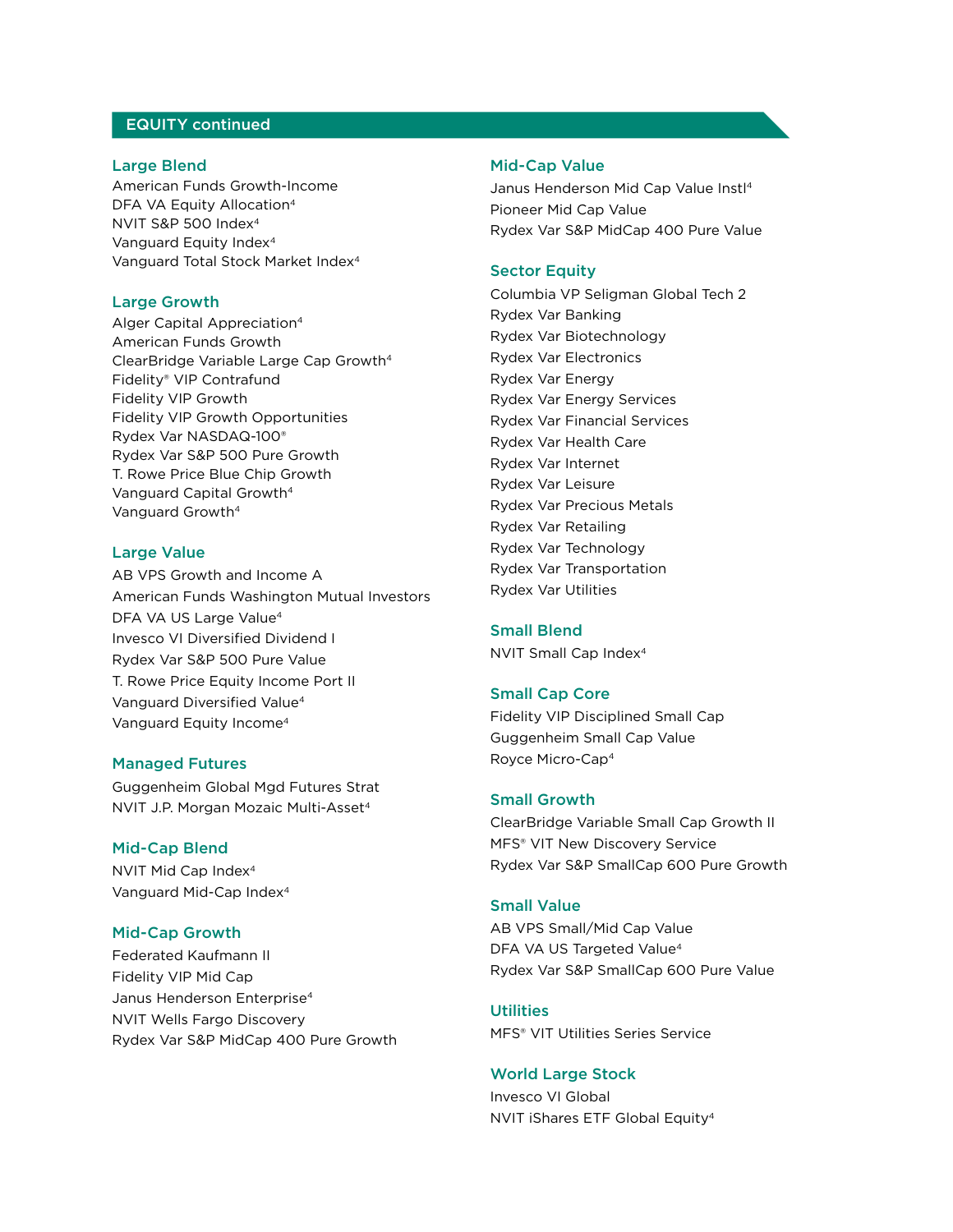# FIXED INCOME

Bank Loan Eaton Vance VT Floating-Rate Income Guggenheim Floating Rate Strategies

Emerging Markets Bond PIMCO VIT Emerging Markets Bond

# High Yield Bond

BlackRock High Yield PIMCO VIT High Yield Rydex Var High Yield Strategy Vanguard High Yield Bond[4](#page-4-0)

# Inflation-Protected Bond

DFA VIT Inflation-Protected Secs Instl[4](#page-4-0) PIMCO VIT Real Return Admin

Intermediate Government NVIT Government Bond

# Intermediate-Term Bond

American Funds The Bond Fund of America BlackRock Total Return Fidelity® VIP Investment Grade Bond Guggenheim Total Return Bond Invesco VI Core Plus Bond I Janus Henderson Flexible Bond NVIT Bond Index<sup>[4](#page-4-0)</sup> NVIT DoubleLine Total Return Tactical[4](#page-4-0)

NVIT iShares ETF Fixed Incom[e4](#page-4-0) PIMCO VIT Total Return Pioneer Bond Putnam Income Vanguard Total Bond Market Inde[x4](#page-4-0)

# Multisector Bond

Fidelity® VIP Strategic Income Lord Abbett Bond Debenture PIMCO Income Admin Pioneer Strategic Income VCT II

### Prime Money Market

NVIT Government Money Market<sup>[4](#page-4-0), [5](#page-4-1)</sup>

## Short-Term Bond

PIMCO VIT Low Duration Vanguard Short Term Investment Grade[4](#page-4-0)

# Ultrashort Bond

DFA VA Short-Term Fixed<sup>4</sup> PIMCO VIT Short-Term Admin

# World Bond

DFA VA Global Bon[d4](#page-4-0) PIMCO Global Core Bond (Hedged) Adm Templeton Global Bond Vanguard Global Bond Inde[x4](#page-4-0)

# **SPECIALTY**

Commodities Broad Basket Credit Suisse Trust Commodity Return S[t4](#page-4-0) Gold Bullion Strategy

Rydex Var Commodities Strategy

Energy Limited Partnership ALPS/Alerian Energy Infrastructure

Equity Energy Fidelity® VIP Energy

Global Real Estate Invesco VI Global Real Estate

Infrastructure Morgan Stanley VIF Global Infrastructure Market Neutral Merger

Multi Strategy Guggenheim Multi-Hedge Strategies

# Natural Resources

Rydex Var Basic Materials VanEck VIP Global Resources Fund

# Real Estate

Rydex Var Real Estate Vanguard Real Estate Index[4](#page-4-0) Virtus Duff & Phelps Real Estate Secs A